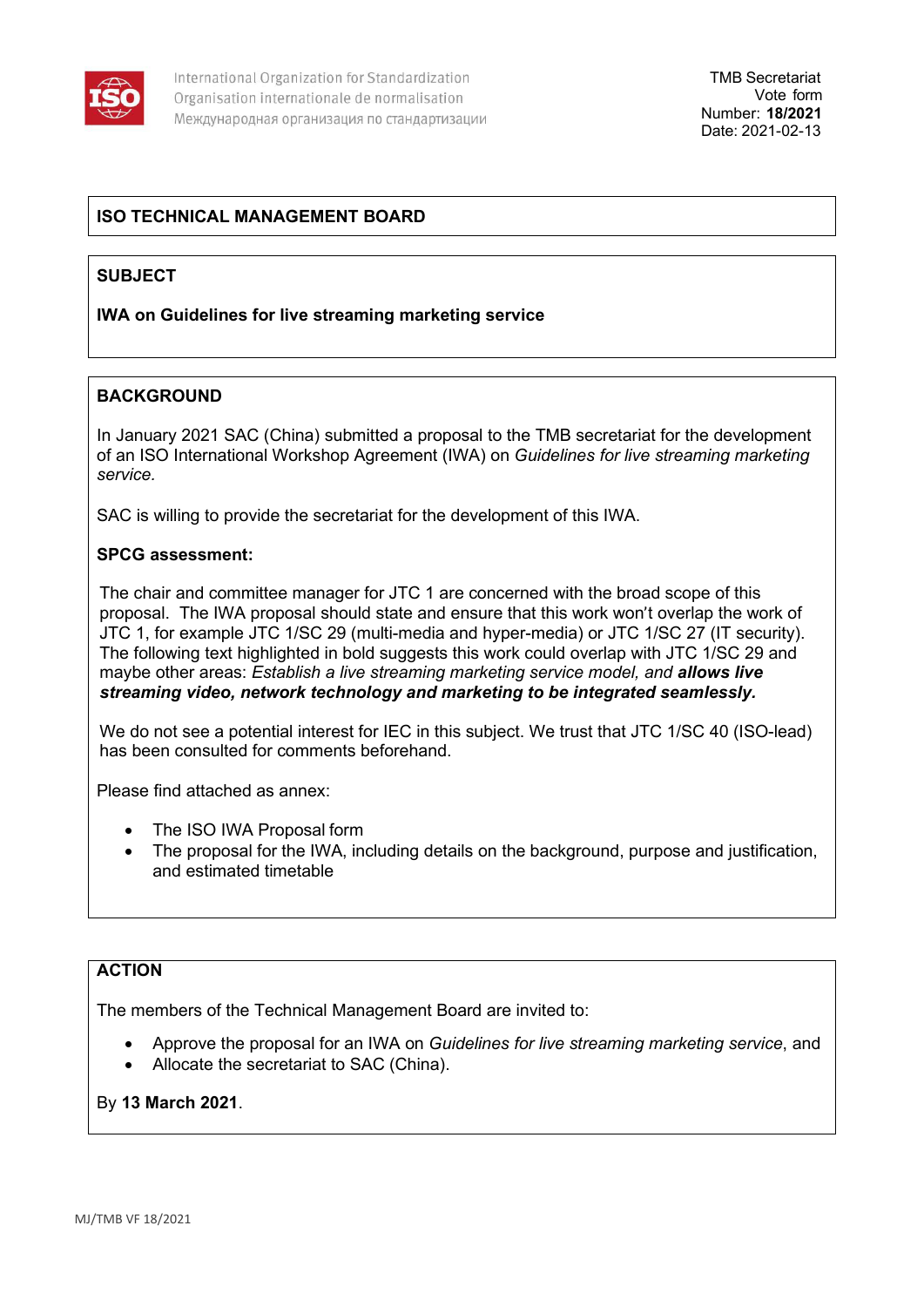

# **PROPOSAL FOR AN INTERNATIONAL WORKSHOP AGREEMENT**

A proposal for an International Workshop Agreement (IWA) shall be submitted to the secretariat of the Technical Management Board at ISO/CS [\(tmb@iso.org\)](mailto:tmb@iso.org). Proposals will be referred to the ISO Technical Management Board for approval (4-week ballot).

Once the proposal for the IWA is approved by the TMB, the proposer will be requested to prepare an announcement/invitation to the workshop, which will be circulated to the ISO members by ISO/CS. Please note that the announcement must be made at least 90 days in advance of the agreed date to allow potential attendees adequate time to plan on attending the workshop (Annex SI.3).

See the [ISO Supplement Annex SI](https://www.iso.org/sites/directives/current/consolidated/index.xhtml#_idTextAnchor514) for full details of the Procedure for the development of IWAs.

### **Proposer**

*A proposal to hold an ISO workshop for the purpose of developing one or more IWAs on a particular subject may come from any source, including ISO member bodies, liaison organizations, corporate bodies, etc. An organization that is not an ISO member body or*  liaison organization, or is not international in scope, shall inform the ISO member body in the *country of its intent to submit such a proposal.*

SAC(China)

**Contact details of the proposer**

**Name:** Mr. YAO Xin

**Email:** ccpityx@163.com

### **Title of the proposed IWA**

Guidelines for live streaming marketing service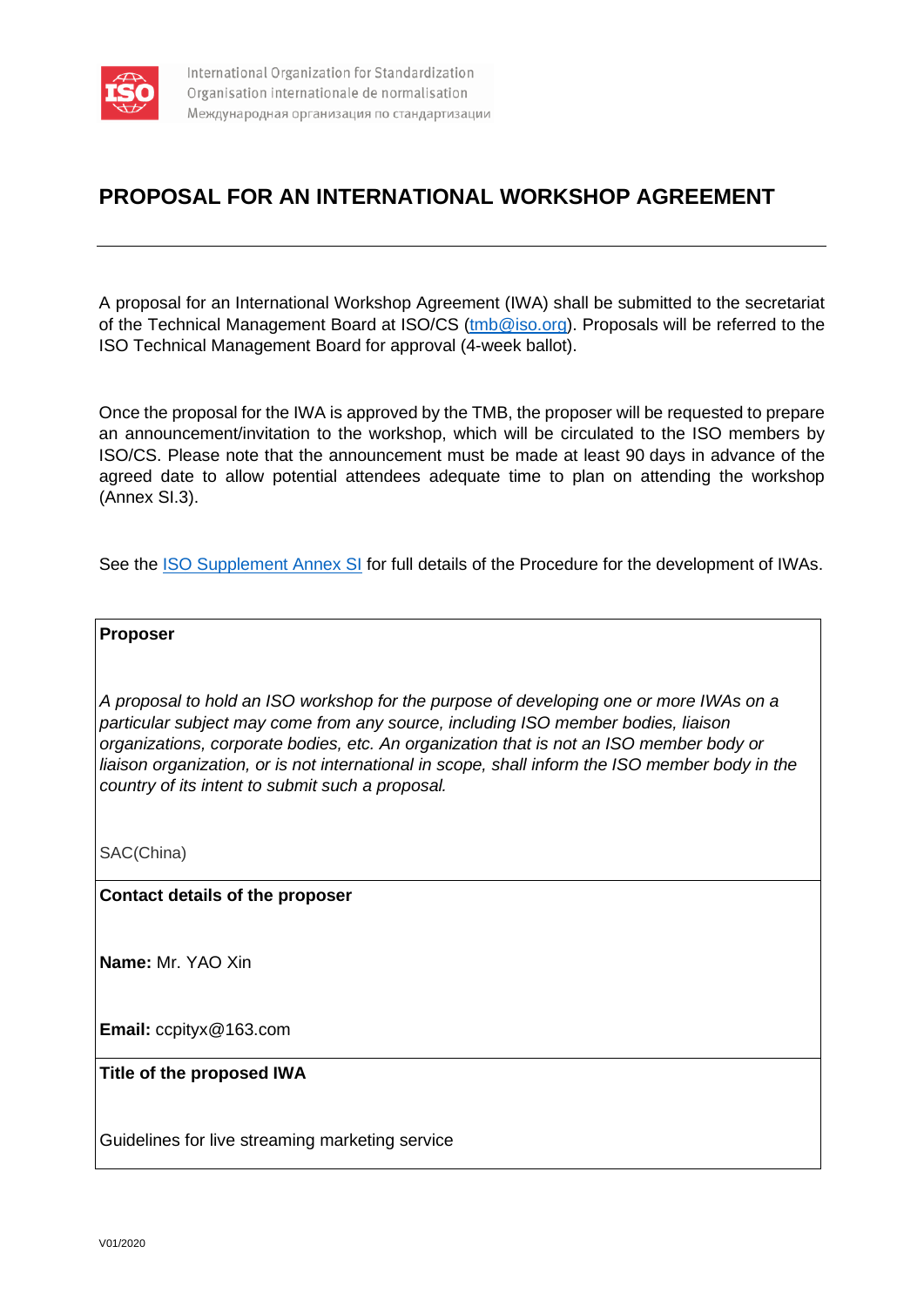### **Purpose and justification:**

The IWA document aims to:

- Establish a live streaming marketing service model, and allow live streaming video, network technology and marketing to be integrated seamlessly;
- Help companies use live streaming as a marketing tool to facilitate online businesses, access audiences with low cost and multiple channels, build brand awareness and realize business strategies;
- Meet the growing consumer demand and provide the audience with a transparent and truthful buying experience;
- Provide suggestions for companies to recruit and hire live streaming marketing talents.

Justification 1: This document is based on good practice from the digital marketing sector of many countries. With the development of network technology and the personalization of consumer demand, a number of companies have emerged in countries such as the United States, China, Canada, Japan, India, etc. These companies aim to provide sellers and consumers with real-time, convenient, and highly interactive live streaming marketing platform, e.g. US (Youtube Live, Amazon Live, Dacast), China (Taobao Live, Douyin, JD Live), Canada (Livescale), Japan (Mercari, Live Shop!, SalomeeLIVE), India (Bulbul.tv), Australia (Streamshark) ), Korea (Naver TV, afreecaTV, kakaoTV), SAE (Shopee LIVE, Lazada), Sweden (Bambuser). According to Asia Marketing Federation's latest report, live streaming marketing is one of the top 11 trends of marketing in Asia 2021.This shows that live streaming marketing service will become a recognized new service model and will contribute to SDG 12-"Responsible consumption and production".

Justification 2: The rapid development of live streaming marketing service is depending on the update and upgrade of live streaming technology and network communication technology, such as global video delivery technology and fifth-generation (5G) mobile networks. These technologies and methods in turn contribute to the development of industry, the ongoing innovations as well as technological advancements, and thus better achieve social progress, which contribute to SDG 9- "Industry, innovation and infrastructure" and SDG 11- "Sustainable cities and communities" .

Justification 3: Live streaming marketing service is becoming a new and popular business model, which has created a new profession, for example live streaming streamer. As a result, more and more young people and women who engage in this profession have become influencers and content creators, and they get job opportunities and income. What's more, this increasingly popular business model changing the way companies and brands interact with their audiences is expected to promote post-pandemic consumption recovery and economic growth. These contribute to SDG 5- "Gender equality" and SDG 8- "Decent work and cconomic growth" .

Justification 4: In terms of practice in China, live streaming marketing has played a very positive role in country's victory over absolute poverty. Many poverty-stricken counties with abundant local specialties have connected with buyers from other regions in China thanks to live stream. More and more agricultural products and specialty products have flooded into the market, which increases local residents' income and help those impoverished counties eliminate from absolute poverty. This contributes to SDG1- "No poverty".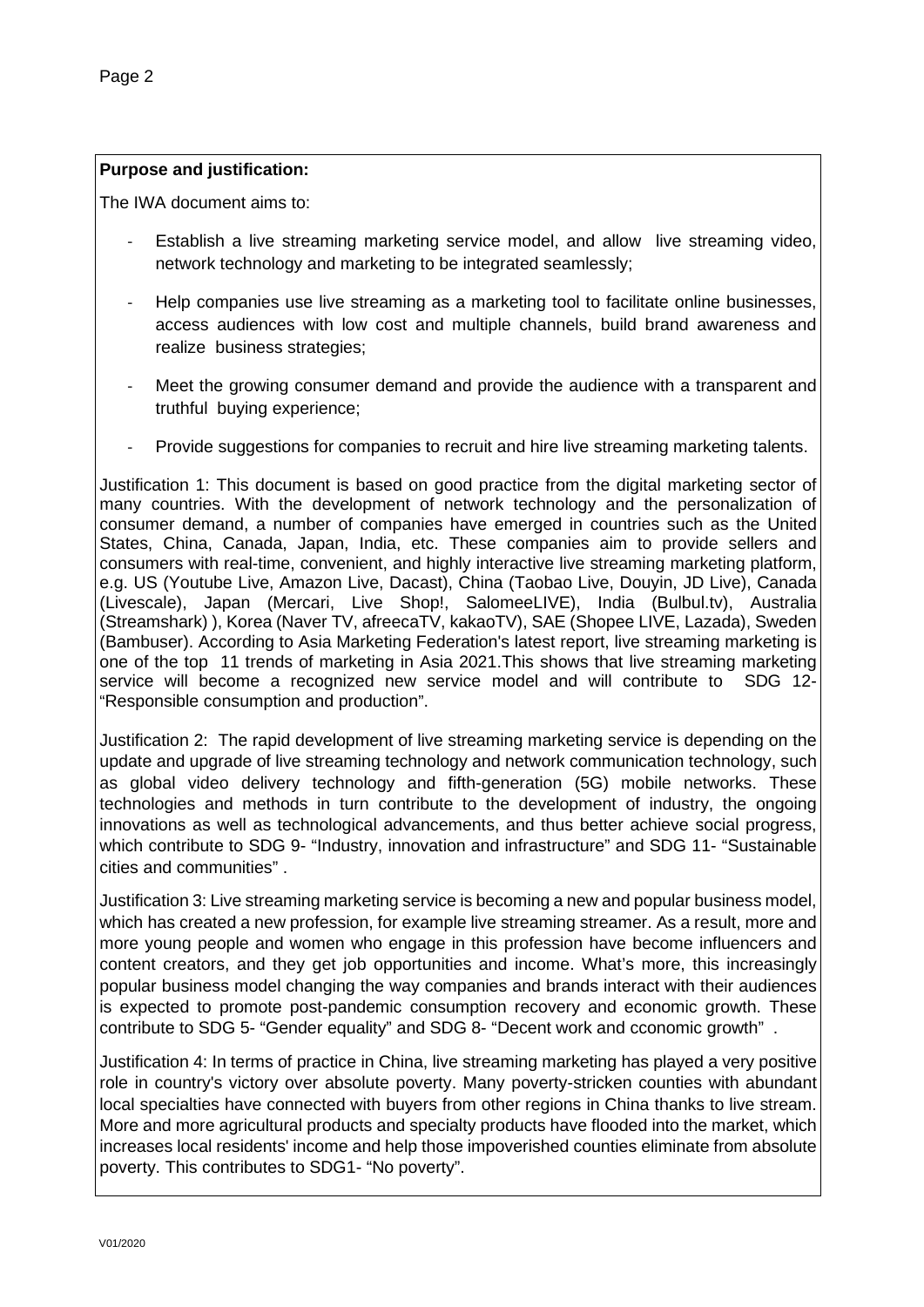**Does the proposed IWA relate to or impact on any existing work in ISO committees?** ☐ Yes ■No **Please list any relevant documents and/or ISO committees** ISO/IEC JTC 1/SC 29 Coding of audio, picture, multimedia and hypermedia information ISO/IEC JTC 1/SC 40 IT Service Management and IT Governance ISO/TC 290 Online reputation[STANDBY] ICC Advertising and Marketing Communications Code ISO 31700 Consumer protection — Privacy by design for consumer goods and services ISO/IEC 27001 and all relevant companions ISO/IEC 29184:2020 Information technology — Online privacy notices and consent ISO/IEC 27701:2019 Security techniques — Extension to ISO/IEC 27001 and ISO/IEC 27002 for privacy information management — Requirements and guidelines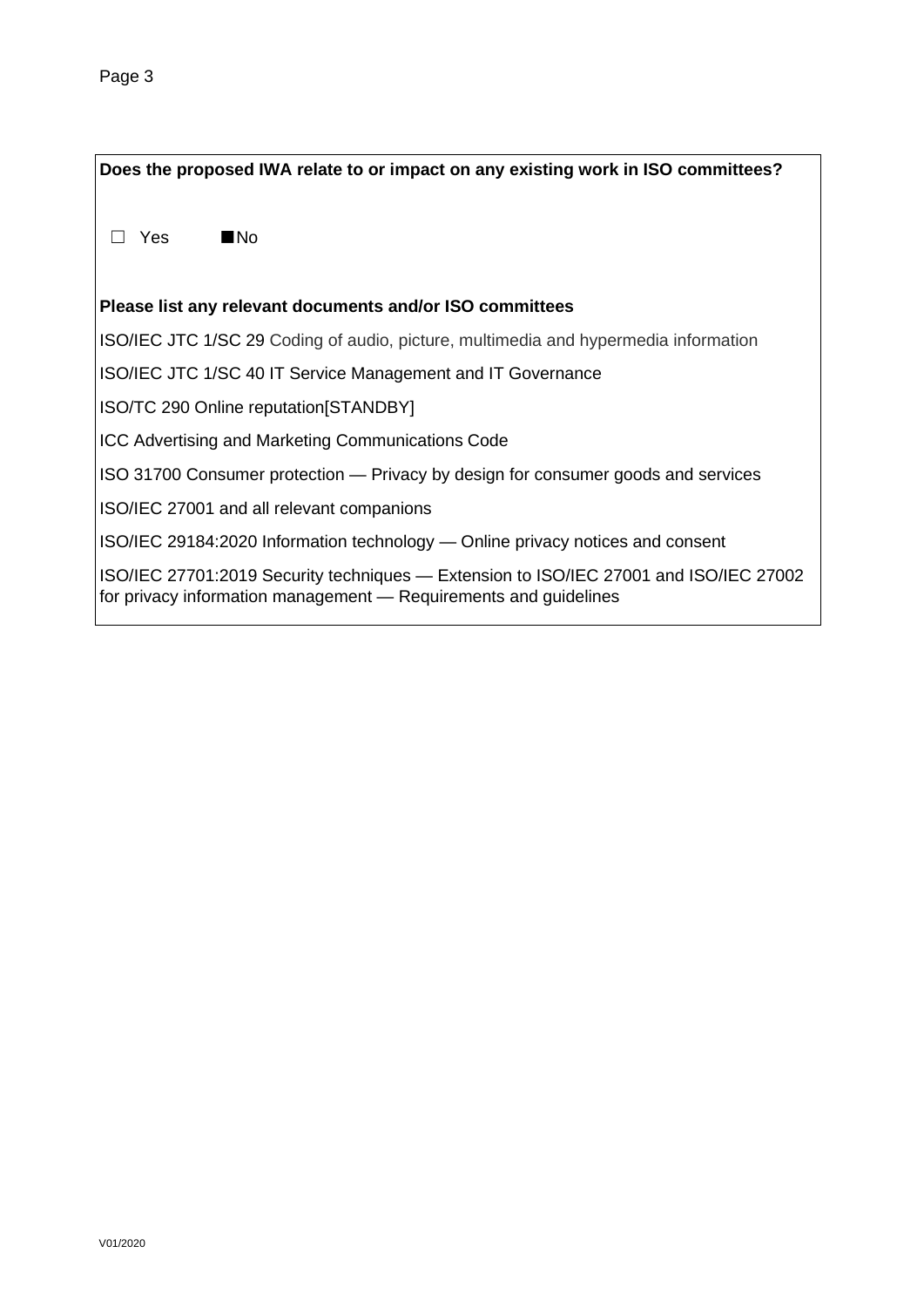### **Relevant stakeholders (list of organizations that may be interested)**

France: AFNOR, French Marketing Association (Association Française du Marketing, AFM)

Germany: DIN, German Marketing Association (DMV), German Retail Federation (Handelverband Deutschland , HDE), JW Player Live, Brightcove

Sweden: SIS, Swedish Data & Marketing Association (SWEDMA), Swedish Retail and Wholesale Council (SRWC), Bambuser

Norway: SN, Norwegian Direct Marketing Association (NORDMA), Norwegian Federation of Service Industries and Retail Trade (NFSIR)

United Kingdom: BSI, Chartered Institute of Marketing (CIM), British Retail Consortium (BRC)

Russian Federation: GOST R, Marketing Association (RMA), Wholesale and Retail Markets Association (WRMA)

United States: ANSI, American Marketing Association (AMA), National Retail Federation (NRF), Youtube Live, Amazon Live, Wayfair, Dacast, Vimeo, Instagram Live, Periscope, Tik Tok

Canada: SCC, Canadian Marketing Association (CMA), Retail Council of Canada (RCC), Livescale

Mexico: DGN, Mobile Marketing Association (MMA), National Retailers Association Of Mexico (ANTAD), Pelando

Brazil: ABNT, Brazilian Association of Direct Marketing (ABEMD) , Brazilian Consumer and Retail Association (BCRA)

Argentina: IRAM, Argentina Marketing Association (AAM), the Association of Commerce and Industry(ACI)

India: BIS, India Trade Promotion Organization (ITPO), Marketing Association of India (MAE), Retailers Association of India (RAI), Bulbul.tv

Japan: JISC, Japan External Trade Organization (JETRO), Japan Marketing Association (JMA), Japan Retailers Association (JRA), Mercari, Live Shop!, SalomeeLIVE,

Korea: KATS, Korea Trade-Investment Promotion Agency (KOTRA), Korean Marketing Association (KMA), Korea Retailers Association (KRA), Naver TV, AfreecaTV, KakaoTV

China: SAC, China Council for the Promotion of International Trade (CCPIT), Taobao Live, Douyin, JD.com Live, Kuaishou, PinDuoDuo

Malaysia: DSM, Malaysia External Trade Development Corporation (MATRADE), Institute of Marketing Malaysia (IMM), Malaysia Retailers Association (MRA)

Singapore: SSC, Enterprise Singapore (ESG), Marketing Institute of Singapore(MIS), Singapore Retailers Association (SRA), Shopee Live, Singtel, Hooq, Facebook Live

Philippines: BPS, Center for International Trade Expositions and Missions (CITEM), Philippine Marketing Association (PMA), Philippine Retailers Association(PRA)

Thailand : TISI, Department of International Trade Promotion (DITP), Marketing Association of Thailand (MAT),Thai Retailers Association (TRA)